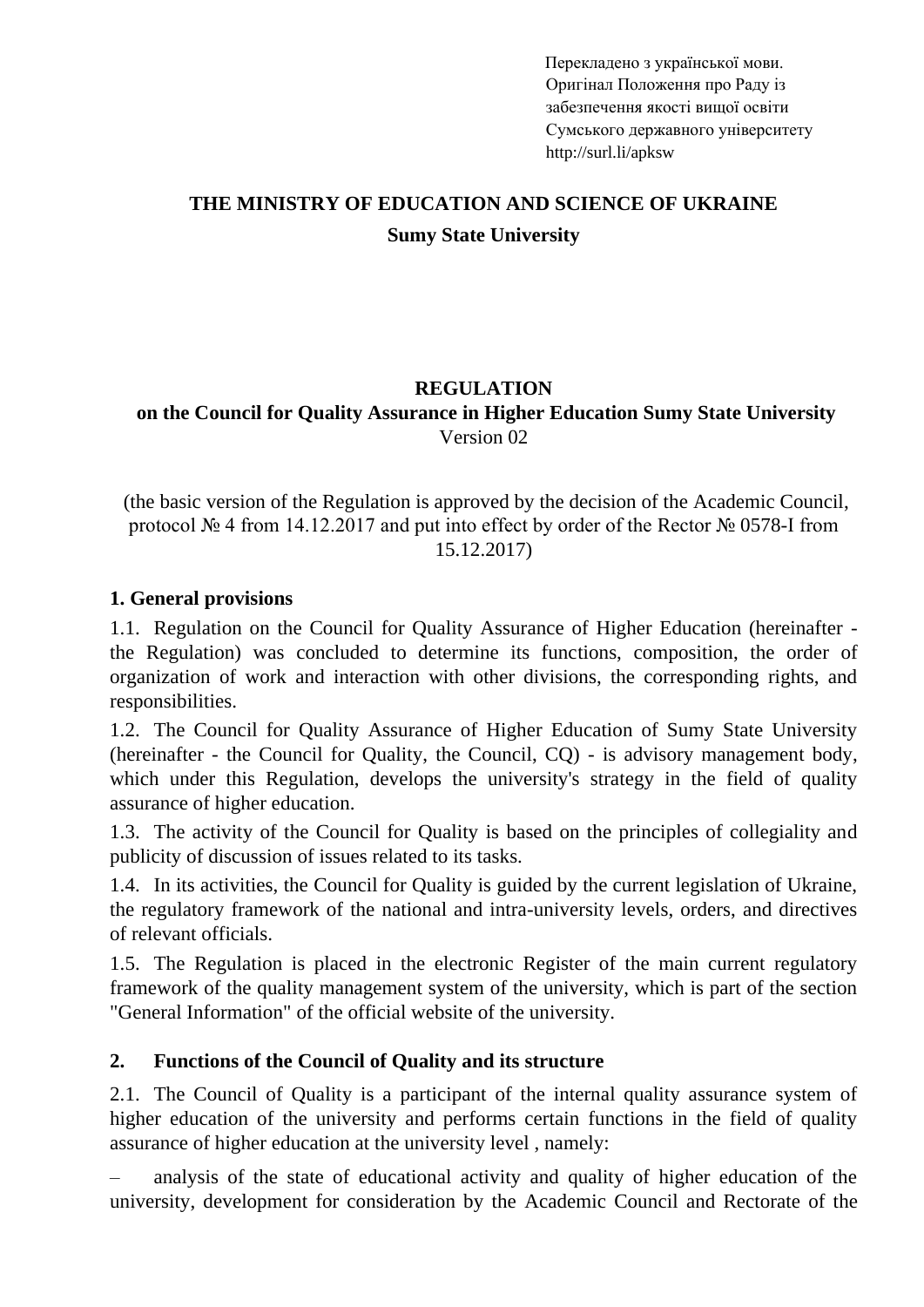| MES of Ukraine | Regulation                                                                                           | Page 2 |
|----------------|------------------------------------------------------------------------------------------------------|--------|
| SumDU          | on the Council for Quality Assurance in Higher Education Sumy State $\vert$ Version 02<br>Universitv |        |

university, proposals to improve this activity taking into account the latest trends in higher education;

– preparation of recommendations to the Academic Council about the formation of the optimal portfolio of educational programmes of the university

– examination of educational programmes and providing recommendations to the Academic Council for the approval of educational programmes;

– analysis of the results of monitoring the quality of higher education at the university in the following components: approval of a system of indicators characterizing the quality of higher education, forms of questionnaires (surveys, etc.) and other materials for monitoring research and evaluation, monitoring research reports and evaluations; formation on the basis of monitoring studies of recommendations for management decisions to improve the quality of higher education;

– analysis of human resources and professional development of academic staff as a process of continuous professional development aimed at ensuring the quality of teaching and research, as well as stimulating the introduction of innovative educational technologies in scientific and educational activities at the university;

– analysis of providing the educational process with the necessary resources (informational, material and technical, financial, etc.);

– formation of recommendations on planning by structural divisions of university of work on realization of educational programs for academic year;

– dissemination of best practices of leading educational institutions in order to improve the quality of higher education at the university.

2.2. Organizational support for the work of the Council for Quality is provided by a situational-analytical group to improve the quality of higher education, the main tasks of which are:

– formation of proposals for consideration and approval by the Council for Quality the system of indicators characterizing the quality of higher education at the university; forms of questionnaires (surveys, etc.) and other materials for monitoring research and evaluation;

– providing organizational and methodological assistance to student self-government bodies in conducting surveys and questionnaires, organizing conferences "Educational process through the eyes of students" and other situational measures of the quality of the educational process;

– prompt response (preparation of draft orders and other materials on the quality of the educational process) to identified violations of higher education standards for the organization of the educational process at the university;

– coordination of the activities of the Councils for Quality of structural units and other structural units of the university, which take care of the quality of higher education, the Expert Councils of Employers.

2.3 Examination of educational programmes in terms of quality monitoring and periodic review of educational programmes, updating educational programmes in accordance with the mission and strategy of the university and requirements of the National Agency for Higher Education Quality Assurance to the accreditation of educational programmes are provided by the Group of Examination of the Quality of Educational Programmes, the main tasks of this Group are: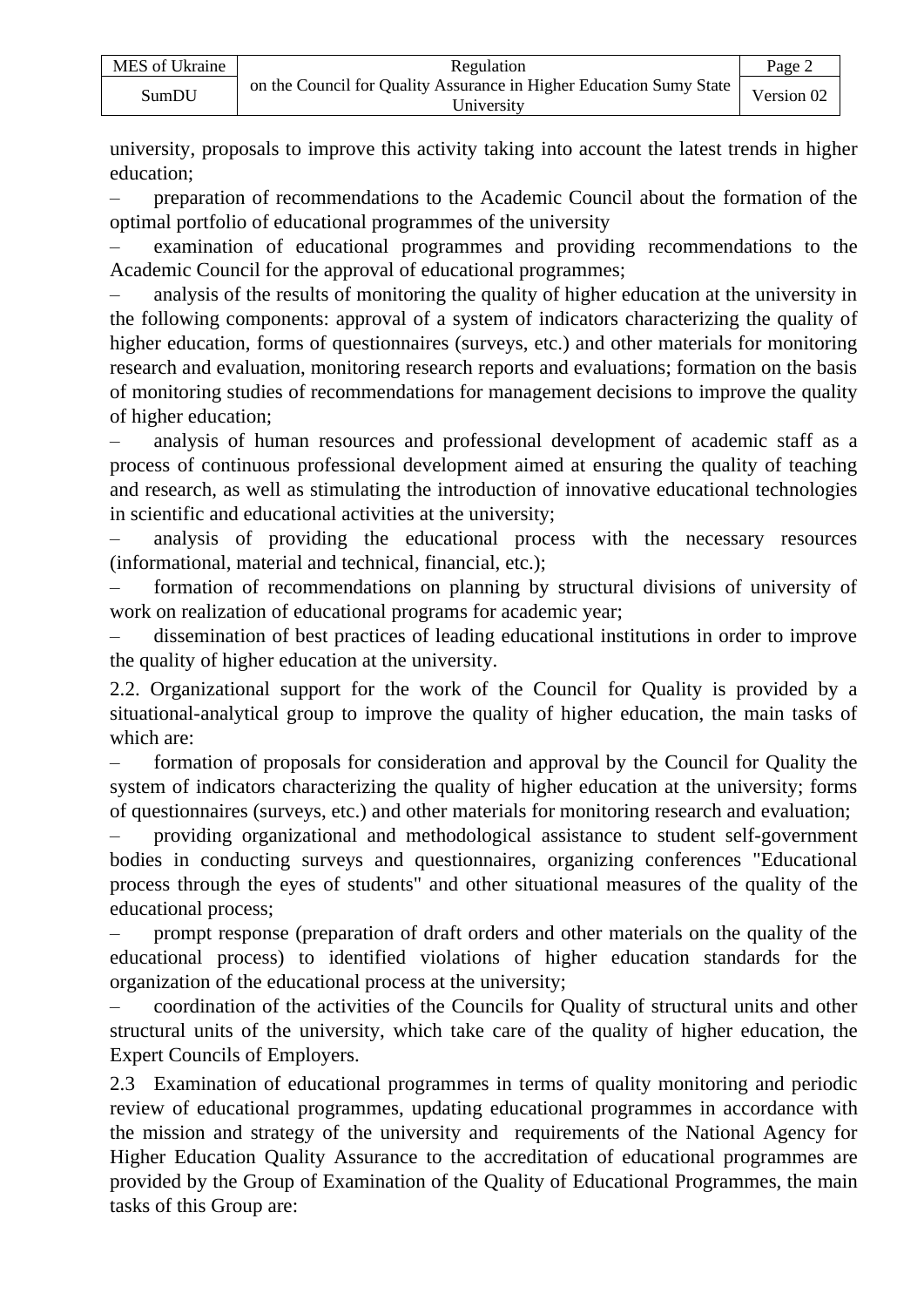– monitoring of compliance with the criteria of the Regulation on Accreditation of Educational Programmes, which provide training for higher education learners, in particular in the part:

- assessing the compliance of the goals of the educational programme to the mission and the Development Strategy of the University;
- identifying the relationship between teaching, learning and research related to the internationalization of the University;
- assessment of the level of provision of the educational programme with financial and material and technical resources.

## **3. Composition of the Council for Quality Assurance of Higher Education**

3.1. The Council for Quality Assurance of Higher Education is headed by its chairman, who is appointed by order of the rector.

3.2 The Council for Quality includes:

– *by position:* First Vice-rector, Vice-rectors for Scientific and Pedagogic work who by their functional responsibilities take care of the organization of the educational process, technical support of the educational process and international activities; directors of institutes (deans of faculties) and chairmen of Councils for the Quality of Higher Education of institutes (faculties, centers); deputy directors of institutes (deans of faculties, centers), who by their functional responsibilities take care of the organization of the educational process and scientific and methodological work; directors of professional colleges of SumDU; directors: Center for Extramural and Distance Education, the Department for Human Resources and Staff Development, the Library of SumDU, the Center for Vocational and Postgraduate Education, the E-learning technologies Center; Heads: the Center for Staff Professional Development, the Center for Quality Assurance of Higher Education, the Bureau for Monitoring of Higher Education Quality, the International Affairs Department, the Department of Internationalization of Educational Activities, the Academic and Organizational Center, the Academic Department, the Department for Practical Training and Network with Employers, the Academic and Methodical Department, Benchmarking and Statistics Department, the Academic and Organizational Department for Work in Non-basic Structural Subdivisions, the Center of Information Systems; leaders: Unit for Promotion of Academic Integrity, Licensing and Accreditation Unit; the scientific director of the Laboratory of Measuring the Quality of Higher Education, the chairman of the Scientific Association of Students, Doctoral Students, Post-Doctoral Students and Young Scientists of SumDU;

– *representatives of higher education learners:* on first and second level of higher education – Student Rector, Student Vice-rector for Academic Work, Student Deans; third (academic and scientific) level of higher education – representatives of the Scientific Association of Students, Doctoral Students, Post-Doctoral Students and Young Scientists of the institute (faculty) at the request of the Head of the Scientific Association of Students, Doctoral Students, Post-Doctoral Students and Young Scientists of SumDU.

### 3.3 The Situational-Analytical Unit includes:

– *by position:* the Head of the Center for Quality Assurance of Higher Education; the Head of the Bureau for Monitoring of Higher Education Quality, the scientific director of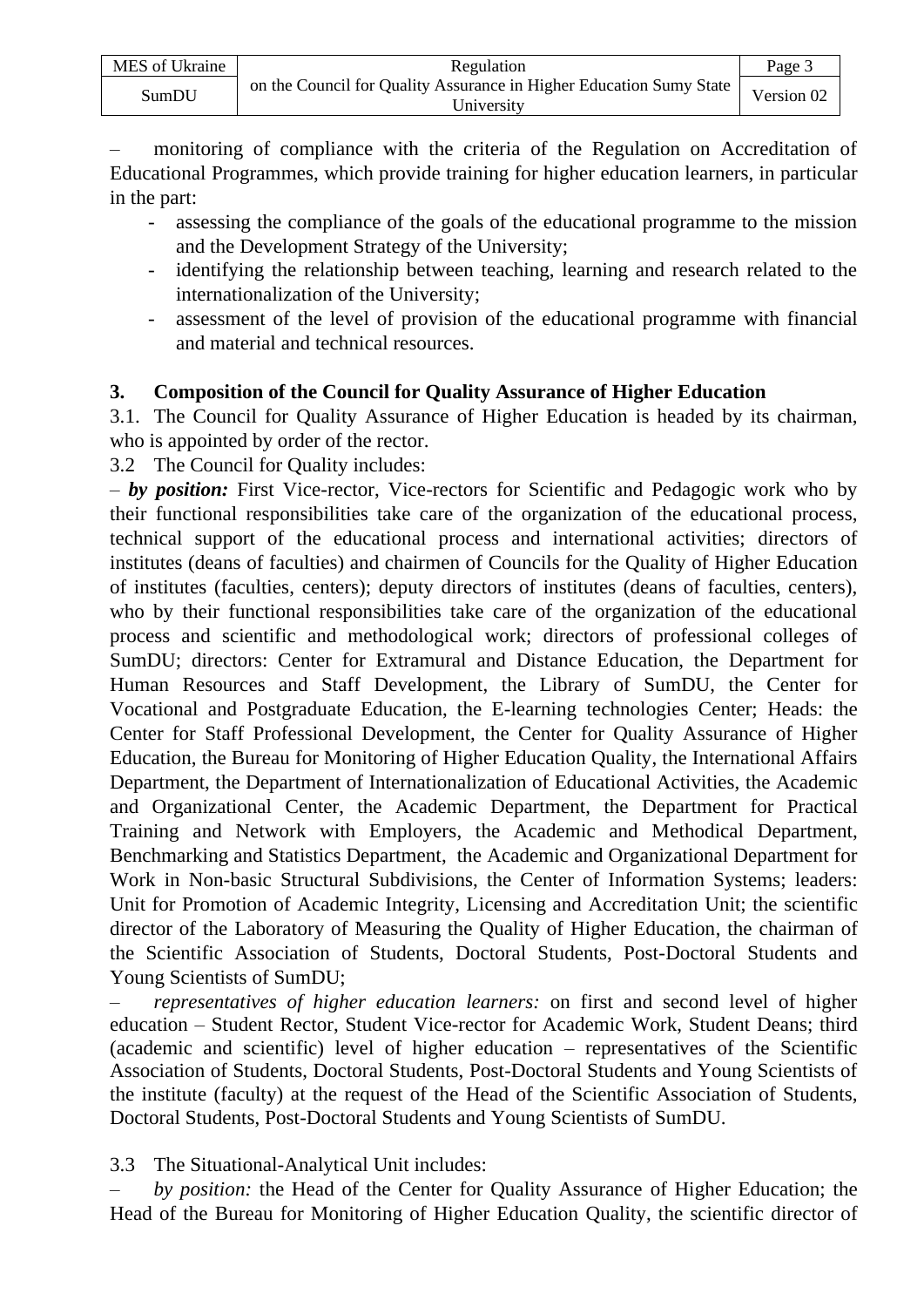| MES of Ukraine | Regulation                                                                        | Page 4     |
|----------------|-----------------------------------------------------------------------------------|------------|
| SumDU          | on the Council for Quality Assurance in Higher Education Sumy State<br>Universitv | Version 02 |

the Laboratory of Measuring the Quality of Higher Education, heads of: the Academic and Organizational Center, the Academic department, the Department for Practical Training and Network with Employers, the Academic and Methodical department; chairmen of Councils for Quality of institutes (faculties);

– *representatives of higher education learners:* the Student Rector, the Head of the Scientific Association of Students, Doctoral Students, Post-Doctoral Students and Young Scientists of SumDU.

Also, other highly qualified Academic Staff of the university and representatives of higher education learners may be involved in the Situational-Analytical Group as experts on a permanent or temporary basis.

3.2. The Unit of Examination of the Quality of Educational Programmes includes:

- *by position:* the Head of the Academic and Organizational Centre; the Head of the Center for Quality Assurance of Higher Education, the Head of the Academic and Methodical Department, Head of the Academic Department, Head of the Department of Practical Training and Network with Employers;

- *representatives of higher education learners:* the Student Rector, the Head of the Scientific Association of Students, Doctoral Students, Post-Doctoral Students and Young Scientists of SumDU.

Also, other highly qualified Academic Staff of the university and representatives of higher education learners may be involved in the Unit of Examination of the Quality of Educational Programmes as experts on a permanent or temporary basis.

3.3. The personal composition of the members of the Council for Quality, including the Deputy Chairman (s) of the Council, the Academic Secretary of the Council, other members of the Council not specified in clause 3.2, shall be approved by the Rector's order submitted by the Chairman of the Council.

## **4. Organizational principles and forms of work of the Council for Quality of Higher Education**

4.1. The work of the Quality Council is carried out according to the work plan made for the academic year and approved by the Rector on the proposal of the Head of the Council for Quality (in his absence - the deputy).

4.2. The form of work of the Council for Quality is meetings that are held at least 4 times a year.

4.3. A meeting of the Council for Quality is considered valid if at least half of the members of the Council for Quality are present.

4.4 Invited persons have the right to participate in the meetings of the Council for Quality.

4.5 Decisions of the Council for Quality are made by a majority vote of the members of the Council present at the meeting and are recorded in the minutes signed by the Head of the Council (in his absence - the Deputy) and the Scientific Secretary of the Council. Each member of the Board has one vote.

4.6 The materials of the Council meetings are published on the university website or in another way.